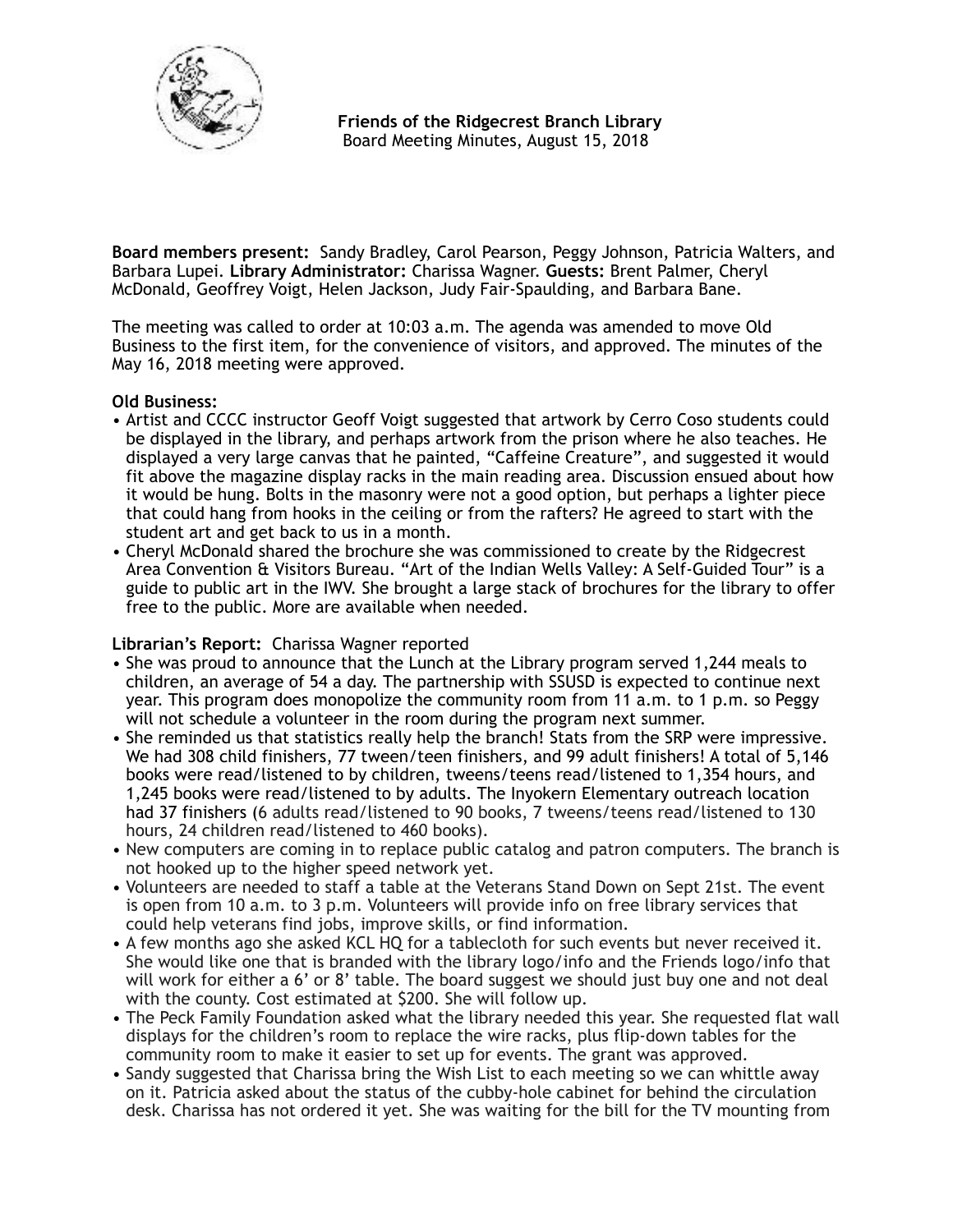public works to come in first. The board felt that she should order it. We are expecting the bill from public works and have taken it into consideration.

# **President's Report:** Sandy Bradley reported

- She reported that new life was breathed into the library tax initiative by the California Supreme Court when they ruled (2017) that some tax initiatives brought by a petition of the voters required only a 50%+1 majority to pass. Linda Fiddler, from Bakersfield, became the leader of a movement to bring a new initiative for a "library only: 1/8 of a percent sales tax to the ballot. The movement is called Library Initiative for Everyone or LIFE for short. She visited Ridgecrest in late May and a new group of Ridgecrest supporters began the task of collecting the signatures of registered Kern County voters in our area. These volunteers braved the high summer temperatures and gathered 2,500 signatures to send to Bakersfield for a total of 14,500. However, this figure is unlikely to meet the goal of 13,500 after the Kern County Elections Department reviews them for validity. Another 3 to 4 thousand signatures are needed county-wide. She will be working with Dave Burdick and Renee Westa-Lusk to schedule volunteers at events around town like back-to-school nights and sports venues. Since the initial push didn't gain quite the needed number of signatures to get the initiative on the March 2020 ballot, a Plan B was developed. 1.) Continue collecting signatures until October to meet the deadline to qualify for the General Election in November 2020. 2.) If there are new people serving on the Kern County Board of Supervisors who are more supportive of the library we could ask them to adopt the initiative. It would not have to go on the ballot. 3.) We force a special election. This is costly and not recommended.
- She thanked all who supported the Chamber of Commerce Business After Hours meeting in the library community room, including Brent, who set it up, plus Terri, Patricia, and Barbara who attended from the Friends.
- Charissa pointed out that the Community Yard Sale is the same date as the book sale. The board stated that we would not participate in the yard sale this year.

# **Treasurer's Report:** Nani was not present

• The July financial report was provided by Sandy.

# **Vice-President, Membership Report:** Carol Pearson reported

• Since our last meeting there have been 7 new members and 36 renewals.

# **Vice-President, Book Sales Report:** Janice was not present

- Sandy reported that the Summer Book Sale earned \$1,000 plus some t-shirt/bag sales. Feedback from shoppers included disappointment that all the usual subject areas were not available.
- The Fall Book Sale dates are Sept. 15th and 22nd, with Cupcake Wars 2 also on the 22nd. Publicity, flyers and handouts are in the works. Brent has revised the rules for Cupcake Wars so that each flavor cupcake provided by each baker will be judged. He requested Sandy's help again this year.

### **Newsletter: Deadline for next newsletter – October 26, 2018.**

• Sandy introduced Judy Fair-Spaulding, the new editor of the FRBL newsletter.

# **New Business:**

• Vicki asked Sandy to include an agenda item for discussion of a Christmas Party for Volunteers. After brainstorming party ideas, it was suggested that the party be scheduled at a time of year that is not quite so busy for most people, perhaps early November. Choosing a Monday was suggested so that library staff could be included. A potluck was agreeable to all. A potential date of November 5th was chosen. Brent volunteered to contact the